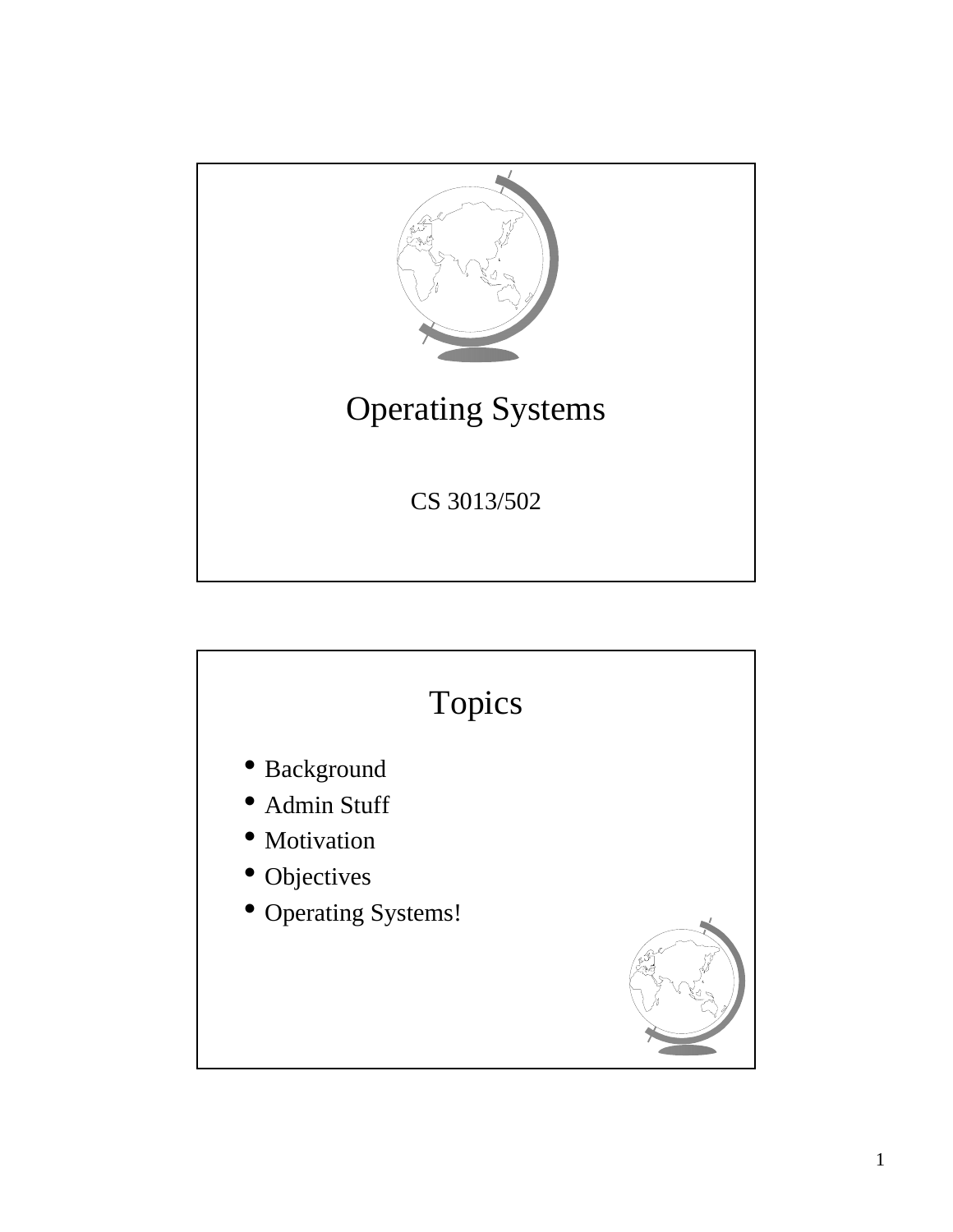

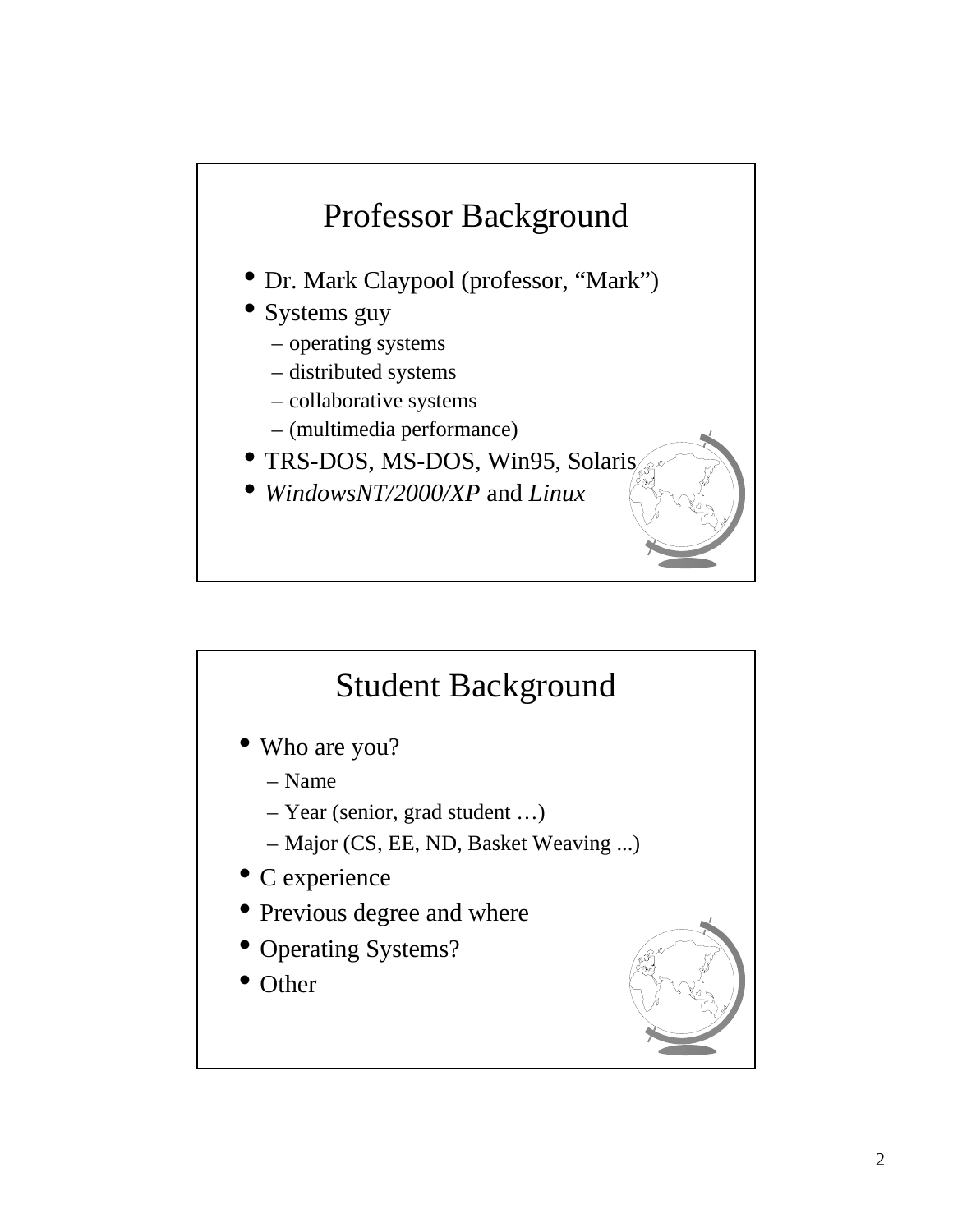## Syllabus Stuff

- http://www.cs.wpi.edu/~claypool/courses/502-Su05/
- TAs: (Probably just me)
- Office hours: (by appointment)
- Email
- Text Book(s)



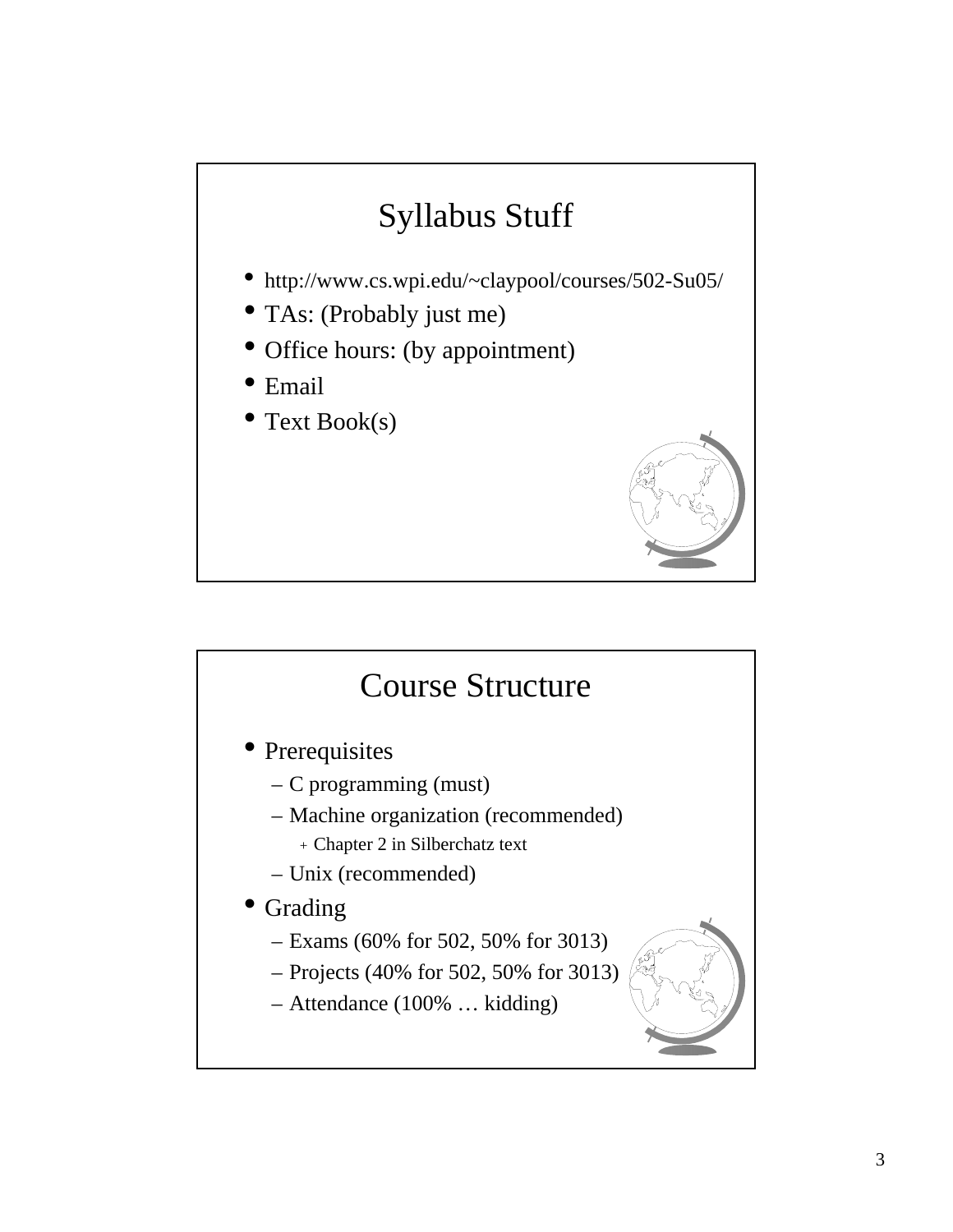